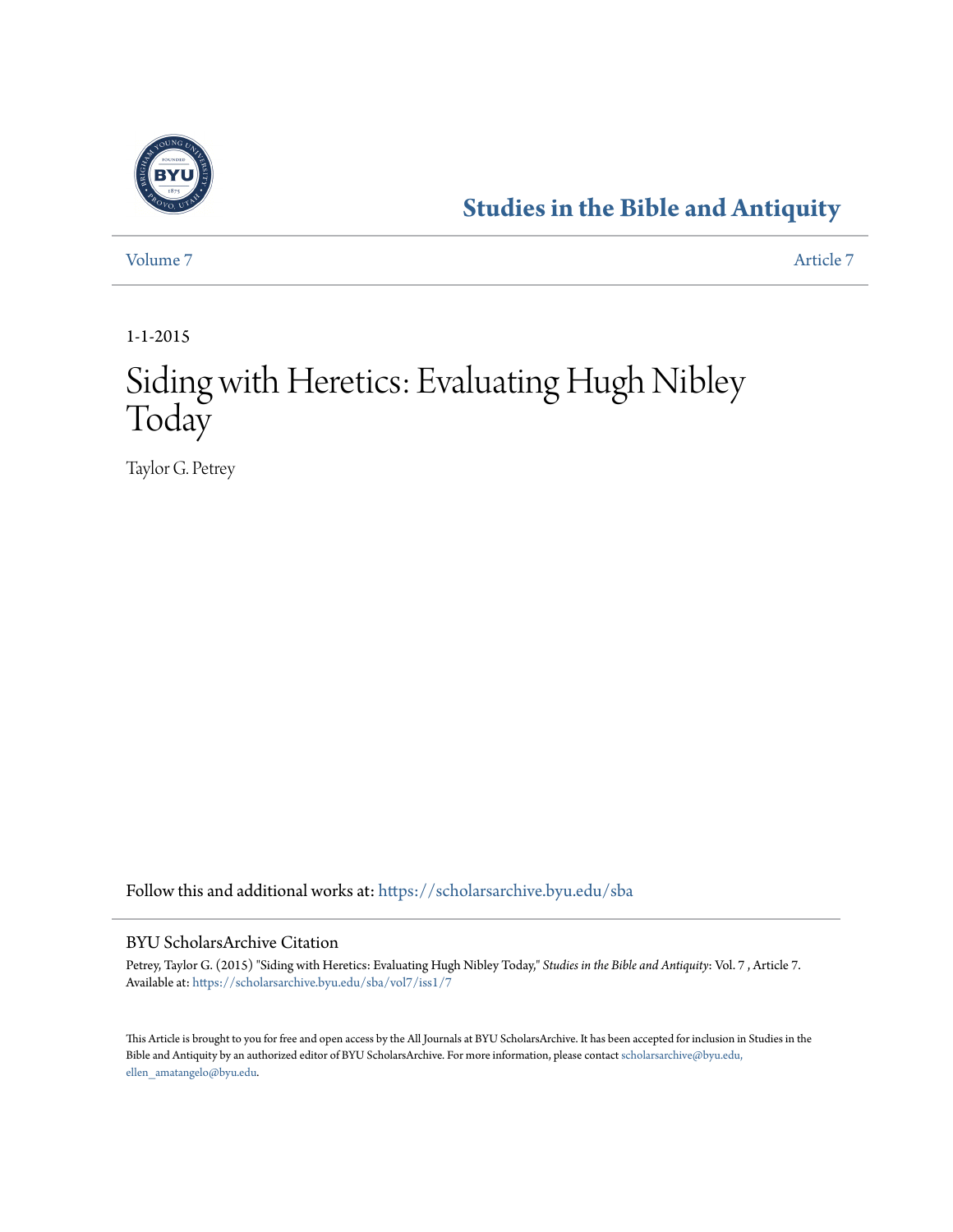### Siding with Heretics: Evaluating Hugh Nibley Today

### *Taylor G. Petrey*

Hugh Nibley's treatment of early Christianity helped transform Mormon scholarship by turning to the primary sources themselves. Even when the content of his argument and his depiction of early Christianity may not hold up, his approach remains instructive. "Preservation, Restoration, Reformation" is a chapter draft that was not published, so many of its shortcomings and errors may be attributed to its unfinished state. My comments focus specifically on this work. First, I point out some of these shortcomings but conclude with a discussion of what remains most vital in Nibley's approach for scholars working today.

Nibley's narrative of early Christianity may be characterized as follows: There was a pure, original church guided by prophetic and apostolic authority. However, by the second century Christians were turning away from the main church to charismatic teachers who were using spiritual gifts and prophecy and were preaching about the end times. By the fourth century, the universal church found itself in even more serious opposition with rival Christian groups claiming lineage and authority from the pure original. Nibley identifies a few specific features of the pure church: unity, charismatic spiritual gifts, apostolic lineage, and correct eschatology. The essay then traces his view of the early Christian struggle to achieve, or in some cases, deny and suppress

© 2015 Neal A. Maxwell Institute for Religious Scholarship, Brigham Young University

Article DOI: http://dx.doi.org/10.18809/sba.2015.0106 Journal DOI: http://dx.doi.org/10.18809/misba.21683166

*Studies in the Bible and Antiquity*, vol. 7, 2015, pp. 66–70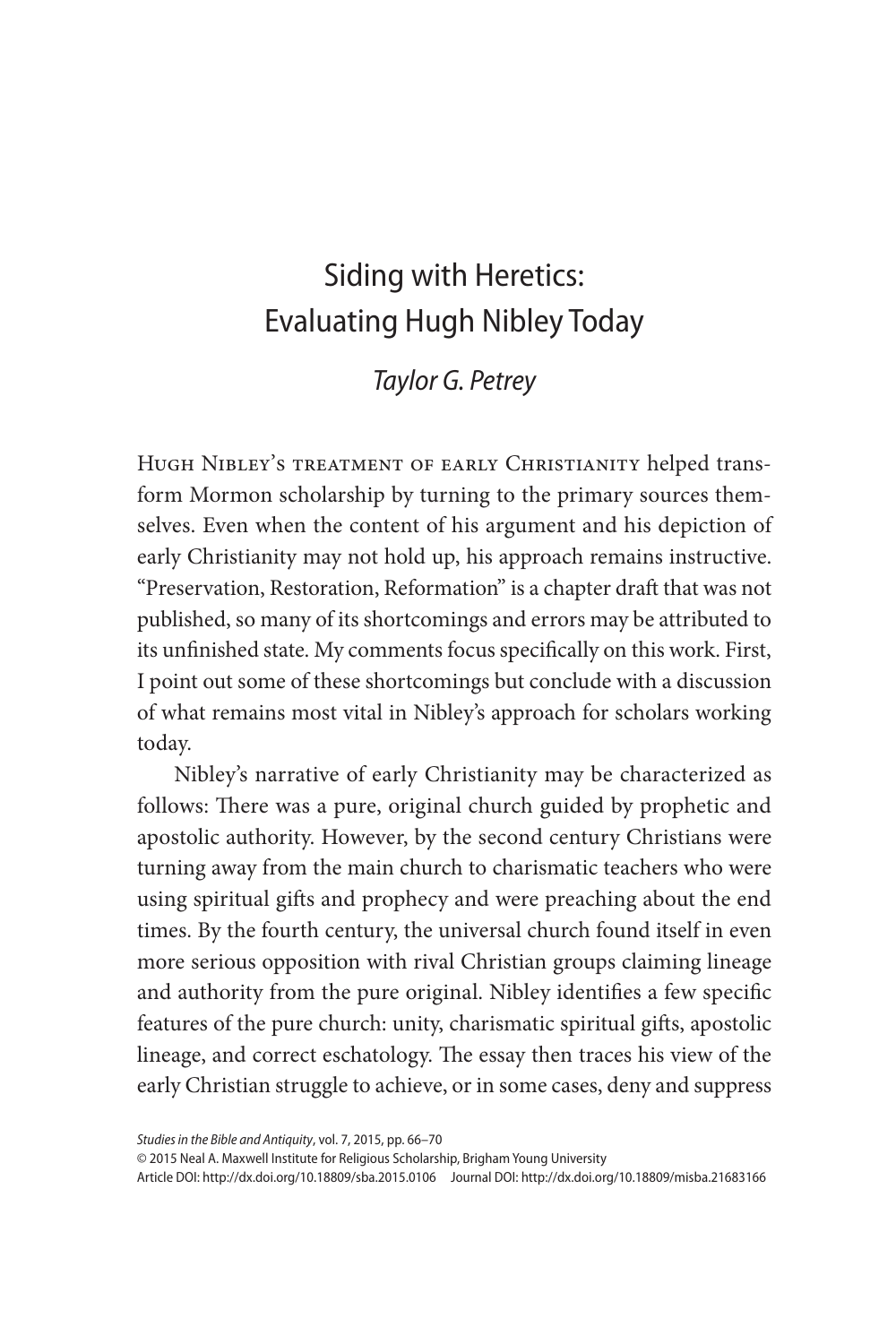these features. Nibley's framework here is sophisticated but reflects a traditional Mormon apologetic approach that I call a discourse of purity and parallels.<sup>1</sup> Drawing on models from Protestants in the nineteenth century like Adolf von Harnack, this discourse constructs a version of a pure original church and then seeks to authorize the church of today by showing how it is like its ancient counterpart.

There are numerous overstatements in this draft. Sometimes the quotations offered do not support Nibley's interpretation.2 Nibley also frequently attributes motives or psychological states to ancient Christian subjects that are broadly claimed but weakly demonstrated.<sup>3</sup> There are also numerous translation errors and creative glosses to the quotations

3. For example, "Part of [the Montanists'] old-church practice was an insistence on purity and a consequent embarrassment at having to admit they were defective in it"; or "[the church] did not have [spiritual gifts]. Therefore, since it claimed to be the true church, it could only insist that the true church should not have them." Other assertions Nibley offers are hyperbole at best, such as: "The main church in its glory had simply failed to deliver, and everybody knew it." Nibley frequently tries to portray his subjects as being aware that the entire early Christian church was in a state of general apostasy. For example, "it was not only the crackpots who remembered that the church should have been something very different from what it had become—deep down, everybody knew it." This is more than an overstatement, and it makes a claim that scholars simply cannot prove.

<sup>1.</sup> Taylor G. Petrey, "Purity and Parallels: Constructing the Apostasy Narrative of Early Christianity," in *Standing Apart: Mormon Historical Consciousness and the Concept of Apostasy*, ed. Miranda Wilcox and John D. Young (New York: Oxford, 2014), 174–95.

<sup>2.</sup> For the late-fourth-century thinkers Hilary, Cyril, Basil, and Gregory, the "seeds of apostasy" and "falling away" refer to the continued success of Arianism in their day, not an admission that orthodoxy itself is corrupt. There is nothing in the description of Nepos's teachings that indicate he was calling for "continued apostolic authority," and he did not say that if Christ and the apostles were here we could ask them. Rather, Eusebius's source was saying that if Nepos were still alive we could speak with *him* directly. Additionally, Eusebius explains that the teachings of Judas were a response to the persecution of Christians at the time, not that they "stirred up" persecution against them. Novatus's *Katharoi* (the Pure) took the title not because of a claim to some original purity or truth, but because they alone had not cooperated with the Roman authorities at the time of persecution. When Epiphanius compares the church to the ship built from more than one kind of timber, he is trying to explain why both marriage and virginity can be accepted by the church—a claim some schismatics rejected—not making a general statement rejecting claims to exclusive truth.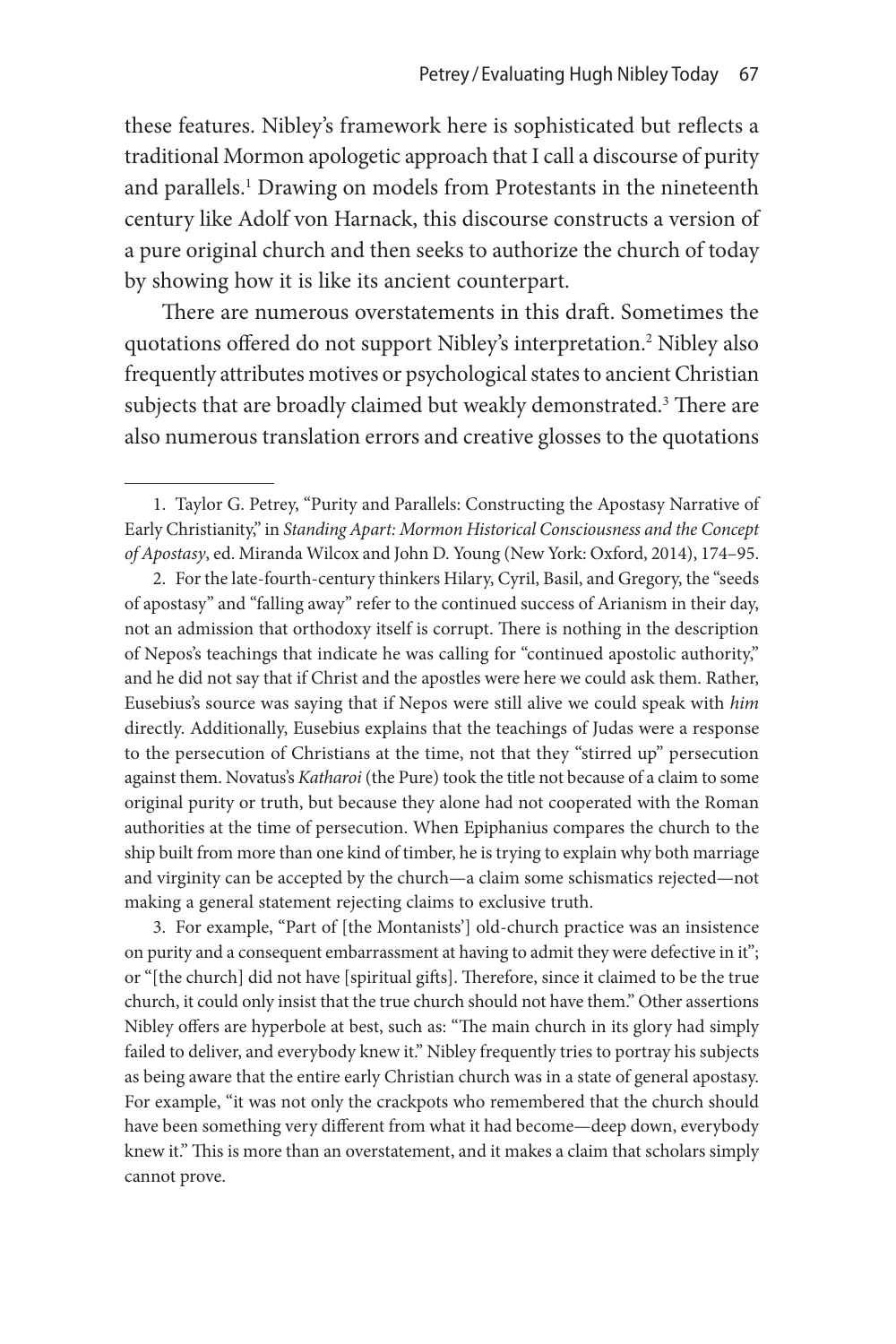that cannot be found in the original languages. Further, though the precise date of this writing is unknown, the overall characterization of many early Christians comes from a prior era of scholarship. Many of his evaluations of the New Prophesy (or Montanism), Gnostics, and others have since been significantly revised in modern scholarship.

When making comparisons, Nibley draws many explicit parallels to Mormonism in ancient Christian texts, including the search for prophecy, spiritual gifts, a literal eschatology, and the office of apostle. Sometimes Nibley tries to draw implicit parallels to Mormonism, such as in his claim that Montanists chose a site "amid the mountains of the West" where they "perform holy ordinances." Western Asia Minor was still the "East" in the Roman Empire, and the translation of "holy ordinances" is incredibly loose. Sometimes, the parallels Nibley makes here do not tell us anything about the content of either the ancient Christian or the Mormon claims, leaving any comparison to Mormonism superficial.

Even with the few hints Nibley gives, the notion of a "pure" old church is difficult to define in this essay. Nibley leaves it a bit ambiguous here in terms of specific features. His implied list of ancient traits of purity emphasizes neither priesthood, nor specific ordinances, nor a list of specific teachings. Further, no single ancient Christian individual or group is held up as an example possessing this pure ideal, but the picture is painted from an amalgam of different authors, locations, and time periods. Origen's claim that the church has always been diverse seems more accurate than the evidence Nibley offers to the contrary.

Looking beyond the specific shortcomings of interpretation or translation in this chapter, how does Nibley's overall approach hold up today? Like any scholarship from a previous era, the paradigms that informed how scholars approach their topic are continually changing and being refined. In the interim period between Nibley's writings on early Christianity and today, a number of important shifts took place in the field. Social scientific studies, ideological criticism, religious studies, and new historiographical approaches all impacted how scholars researched and wrote about early Christianity. These new methods arose not simply as fashionable trends deviating from some previously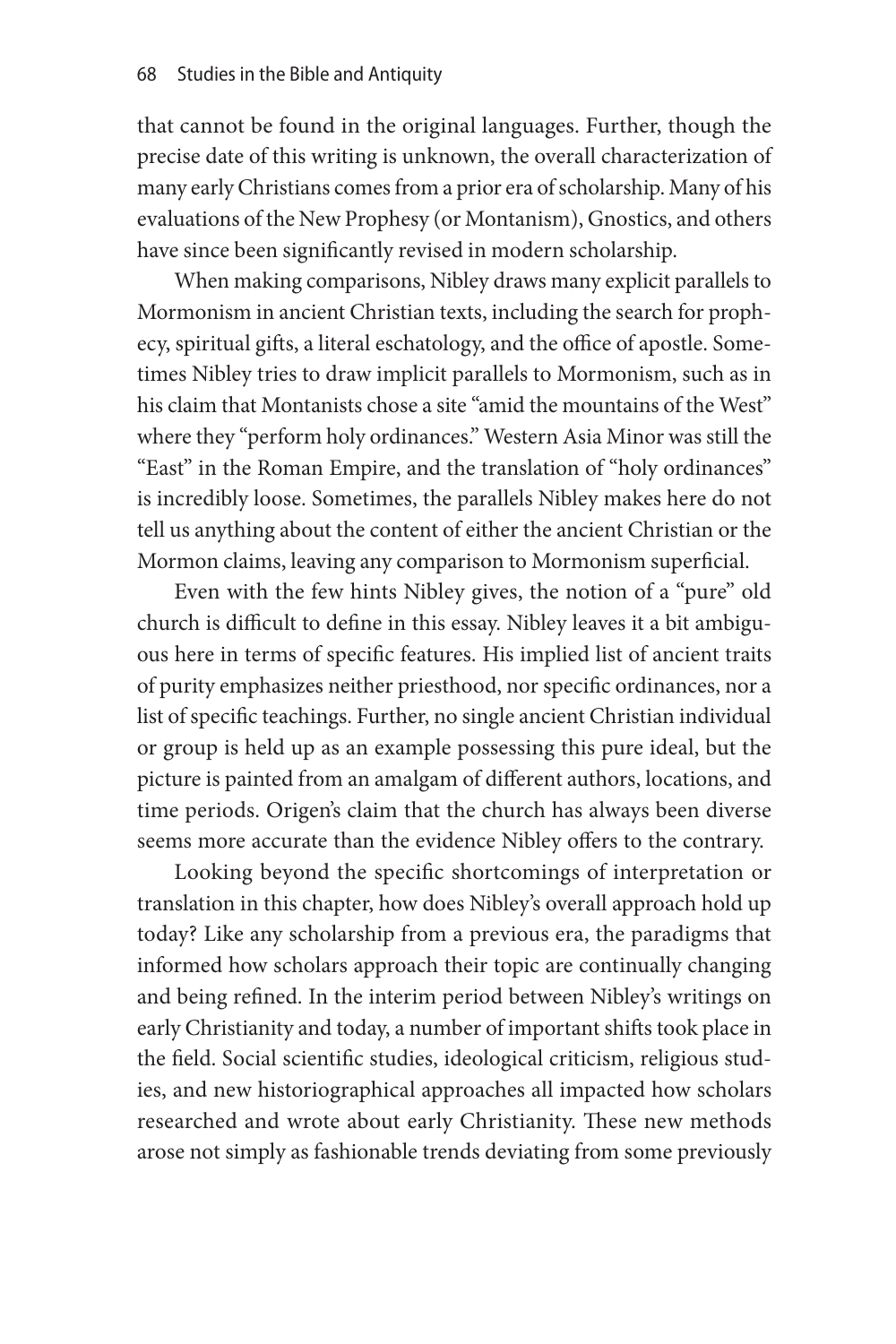stable core of scholarship, but rather as an abandonment of the kinds of normative, apologetic questions that had informed an earlier generation of scholars. Newer generations not only felt constrained by the questions of purity and parallels the previous century had provided, but they also felt as if those questions had largely proved to be dead ends.

Today, scholars are less interested in establishing the normative claims of the "real church," as if such a thing could be objectively agreed upon, and are more interested in evaluating the rhetoric early Christians use about why their views were authoritative. Several developments contributed to a shift "from patristics to early Christian studies," as Elizabeth Clark has put it, signaling the transition from a primarily theological framework to a more expansive toolkit that included social history, anthropology, women's history, and attention to new topics such as the body, sexuality, race and ethnicity, empire, and material culture, to name a few.<sup>4</sup> Scholars have replaced the question of orthodoxy itself with a sociological framework that is interested in examining how early Christians constructed their identity as orthodox, over and against constructed heresy. This approach pays attention to discourses and rhetorics of orthodoxy not as descriptions of the actual world but as practices and acts that form identity, shape differences, and define and police group boundaries.<sup>5</sup>

Nibley's essay models some of these more contemporary concerns about orthodoxy and heresy, diversity in early Christianity, and the importance of what nonnormative Christianity may teach us about the ancient world, even when his approach to these topics does not anticipate current paradigms. Yet somehow his willingness to side occasionally with the ancient heretics reflected his own critical stance toward evaluating religious claims alongside his fierce commitment to discipleship.

<sup>4.</sup> Elizabeth A. Clark, "From Patristics to Early Christian Studies," in *The Oxford Handbook of Early Christian Studies*, ed. Susan Ashbrook Harvey and David G. Hunter (New York: Oxford, 2008), 7–41.

<sup>5.</sup> Karen L. King, "Which Early Christianity?" in *Oxford Handbook of Early Christian Studies*, 66–84.